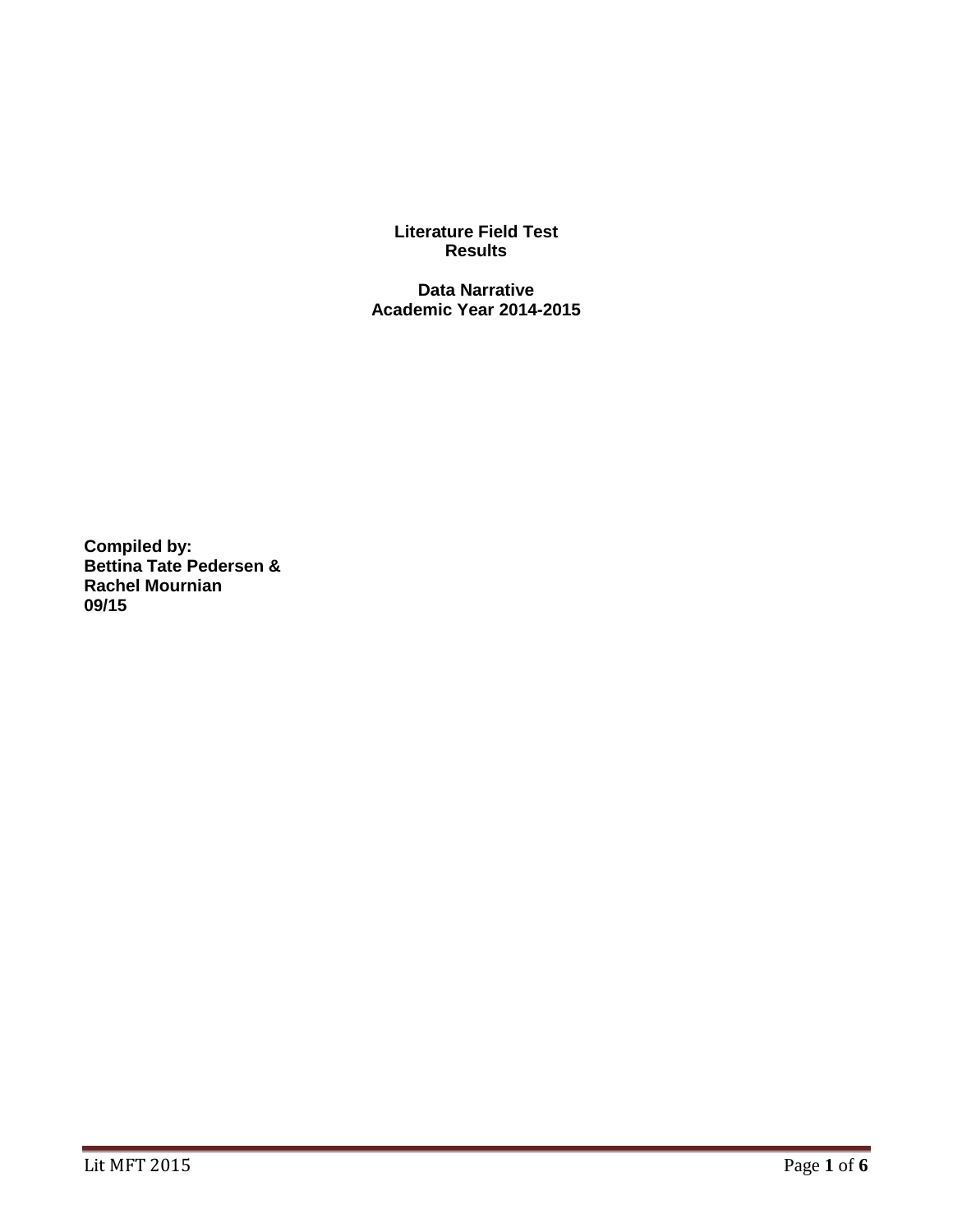**2014-2015** ETS Major Field Test Data **Literature in English** Reported: August 2015 Assessed: May 2015

- I. In spring of 2015, 6 graduating seniors, Literature and Literature- English Education majors, were assessed by ETS using a standardized Major Field Test, Literature in English.
- II. The demographics of the tested group are as follows: **a. Male**: 17% **Female**: 83%
	-
	- **b. White**: 100% **Other**: 0%
	- **c. Transfer students**:

Yes: 17% No: 83%

**d. English as best language**

Yes: 83% No: 17%

**e. Undergraduate GPA**

3.5-4.0: 50% 3.00-3.49: 33% 2.50-2.99: 17%

**f. Major Field GPA:**

3.5-4.0: 50% 3.00-3.49: 50%

## **g. Education Planned:**

- 50% plan to pursue an MA
- 17% plan to pursue a Ph.D
- 33% plan to complete BA
- 0% Undecided
- III. The assessment was divided into four categories, with each category further divided into subcategories as noted in Section VII.
	- a. Literature 1900 and Earlier
	- b. Literature 1901 and Later
	- c. Literary Analysis
	- d. Literary History and Identification
- IV. The **total test scores,** noting percentiles for students are as follows:

| <b>Percentile Score on Entire Exam</b> | <b>Number of Students in Percentile</b> |
|----------------------------------------|-----------------------------------------|
| 95-99%                                 |                                         |
| 90-94%                                 |                                         |
| 85-89%                                 |                                         |
| 80-84%                                 |                                         |
| 75-79%                                 |                                         |
| 70-74%                                 |                                         |
| 65-69%                                 | $\mathcal{P}$                           |
| 60-64%                                 |                                         |
| 55-59%                                 |                                         |
| 10-14%                                 |                                         |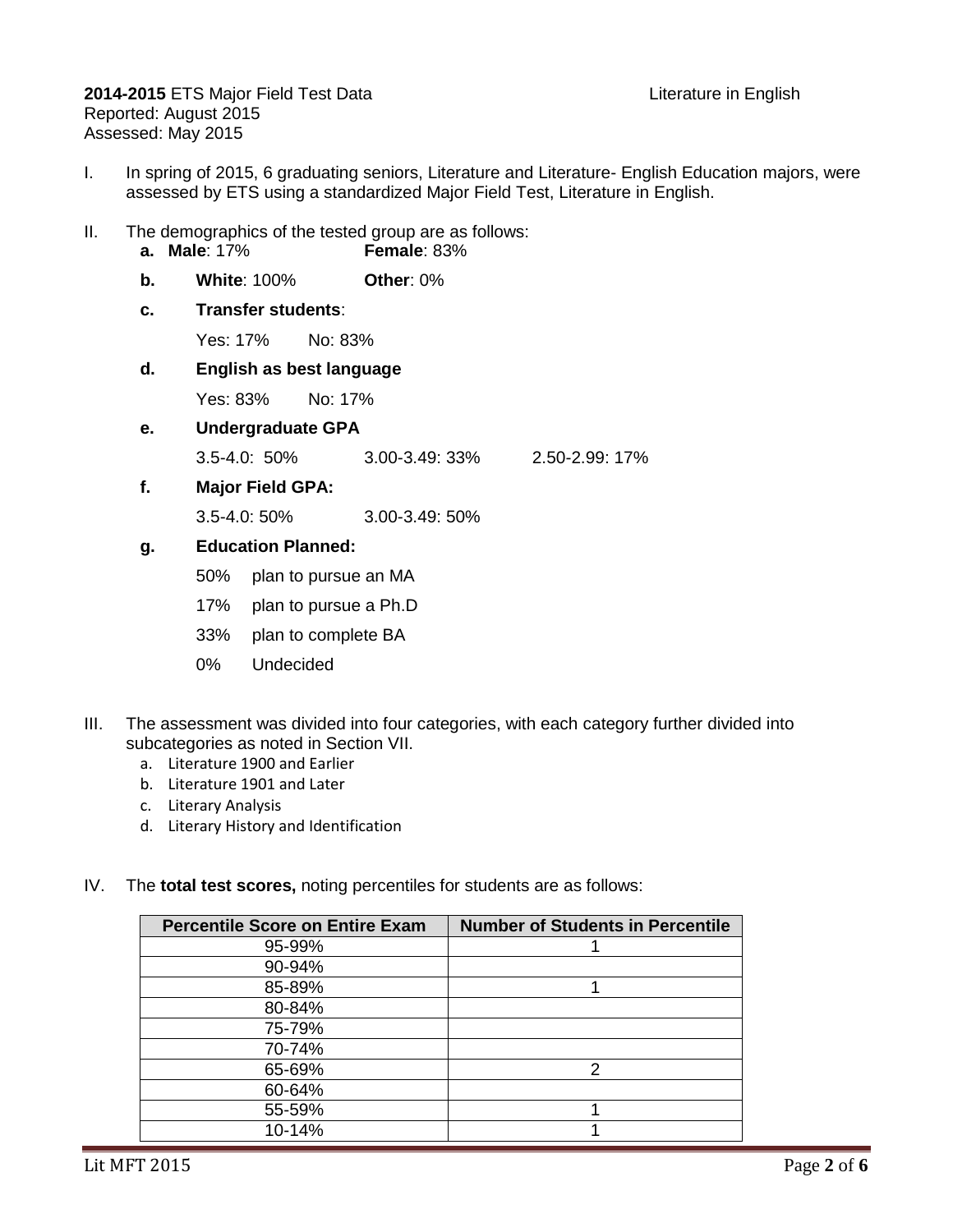V. The **raw scores**, based on a possible score of 200, for the total exam are noted below. The **scaled score mean** for the total test is **167**. In **2014**, **PLNU's scaled score** was **174 The scaled score mean of all schools tested 2005-2010 was 154.7%.**

| <b>Raw Scores</b> |  |  |  |
|-------------------|--|--|--|
| 184               |  |  |  |
| 175               |  |  |  |
| 161               |  |  |  |
| 161               |  |  |  |
| 158               |  |  |  |
| 132               |  |  |  |

VI. The scaled score mean for each of the **past five years** for each class of **literature majors** is listed in the table below.

| Year | <b>Scaled Score</b> |
|------|---------------------|
| 2015 | 162                 |
| 2014 | 174                 |
| 2013 | 153                 |
| 2012 | 170                 |
| 2011 | 174                 |
| 2010 | 164                 |

- VII. The percentiles for each of the test subcategories are noted below.
	- a. **Literature 1900 and earlier:** The *mean score* in this subcategory is **59%.** In **2013**, it was **51%. The scaled score mean of all schools tested 2005-2010 was 54.3%.**

| <b>Percentile Score</b> | <b>Number of Students in Rank</b> |
|-------------------------|-----------------------------------|
| 85-89%                  |                                   |
| 70-74%                  |                                   |
| 65-69%                  |                                   |
| 55-59%                  |                                   |
| 50-54%                  |                                   |
|                         |                                   |
| 25-29%                  |                                   |

b. **Literature 1901 and later:** The *mean score* in this subcategory is **71%.** In **2013**, the mean was **57%. The scaled score mean of all schools tested 2005-2010 was 54.5%.**

| <b>Percentile Score</b> | <b>Number of Students in Rank</b> |
|-------------------------|-----------------------------------|
| 95-99%                  |                                   |
| 90-94%                  |                                   |
| 75-79%                  | ⌒                                 |
| 70-74%                  |                                   |
| 65-69%                  |                                   |
| 60-64%                  |                                   |
|                         |                                   |
| 40-44%                  |                                   |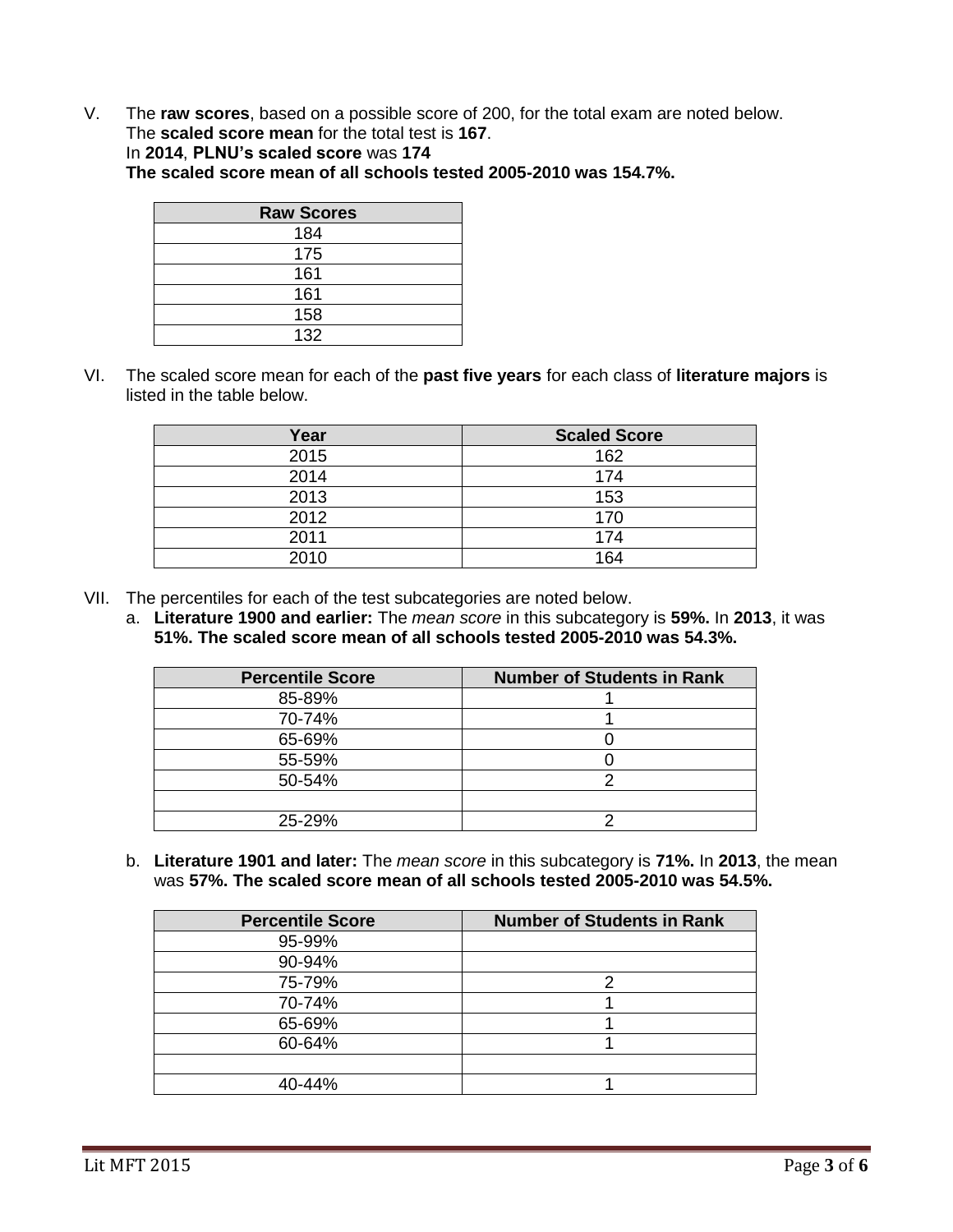**c. Literary Analysis:** The *mean score* in this subcategory is **57%.** In **2013**, it was **47%. The scaled score mean of all schools tested 2005-2010 was 54.6%.**

| <b>Percentile Score</b> | <b>Number of Students in Rank</b> |
|-------------------------|-----------------------------------|
| 90-94%                  |                                   |
| 80-84%                  |                                   |
| 75-79%                  |                                   |
| 65-69%                  |                                   |
| 55-59%                  |                                   |
| 50-54%                  |                                   |
|                         |                                   |
| 25-29%                  |                                   |

## d. **Literary History and Identificatio**n

The *mean score* in this subcategory is **71%.** In **2013**, it was **63%. The scaled score mean of all schools tested 2005-2010 was 53.9%.**

| <b>Percentile Score</b> | <b>Number of Students in Rank</b> |
|-------------------------|-----------------------------------|
| 90-94%                  |                                   |
| 85-89%                  |                                   |
| 80-84%                  |                                   |
| 75-79%                  |                                   |
| 70-74%                  |                                   |
| 65-69%                  |                                   |
| 60-64%                  |                                   |
|                         |                                   |
| 35-39%                  |                                   |

VIII. Each subcategory was formed from the eight original subcategories. Noted below, by year, are the PLNU students' **mean percent correct** within each of these categories. The other score noted is the **national mean percent correct** for the years 2005-2010:

| <b>Subcategory</b>                                  | <b>PLNU</b><br>2015 | <b>PLNU</b><br>2014 | <b>PLNU</b><br>2013 | <b>PLNU</b><br>2012 | <b>PLNU</b><br>2011 | <b>PLNU</b><br>2010 | <b>PLNU</b><br>2009 | <b>National</b><br>2005-2010 |
|-----------------------------------------------------|---------------------|---------------------|---------------------|---------------------|---------------------|---------------------|---------------------|------------------------------|
| <b>British Literature pre-</b><br>1660              | 53                  | 70                  | 47                  | 66                  | 66                  | 60                  | 65                  | 50.8                         |
| <b>British Literature</b><br>1660-1900              | 42                  | 56                  | 43                  | 52                  | 68                  | 60                  | 63                  | 46.2                         |
| American Literature<br>to 1900                      | 62                  | 63                  | 47                  | 61                  | 74                  | 66                  | 70                  | 59.9                         |
| <b>British and American</b><br>Literature 1901-1945 | 60                  | 71                  | 52                  | 58                  | 66                  | 57                  | 64                  | 52.1                         |
| Literature in English<br>since 1945                 | 62                  | 70                  | 55                  | 75                  | 75                  | 62                  | 74                  | 61.7                         |
| <b>Literary History</b>                             | 63                  | 66                  | 57                  | 63                  | 63                  | 53                  | 55                  | 45.6                         |
| Identification                                      | 54                  | 56                  | 47                  | 54                  | 63                  | 55                  | 60                  | 47.1                         |
| <b>Literary Theory</b>                              | 44                  | 64                  | 42                  | 58                  | 69                  | 64                  | 62                  | 48.4                         |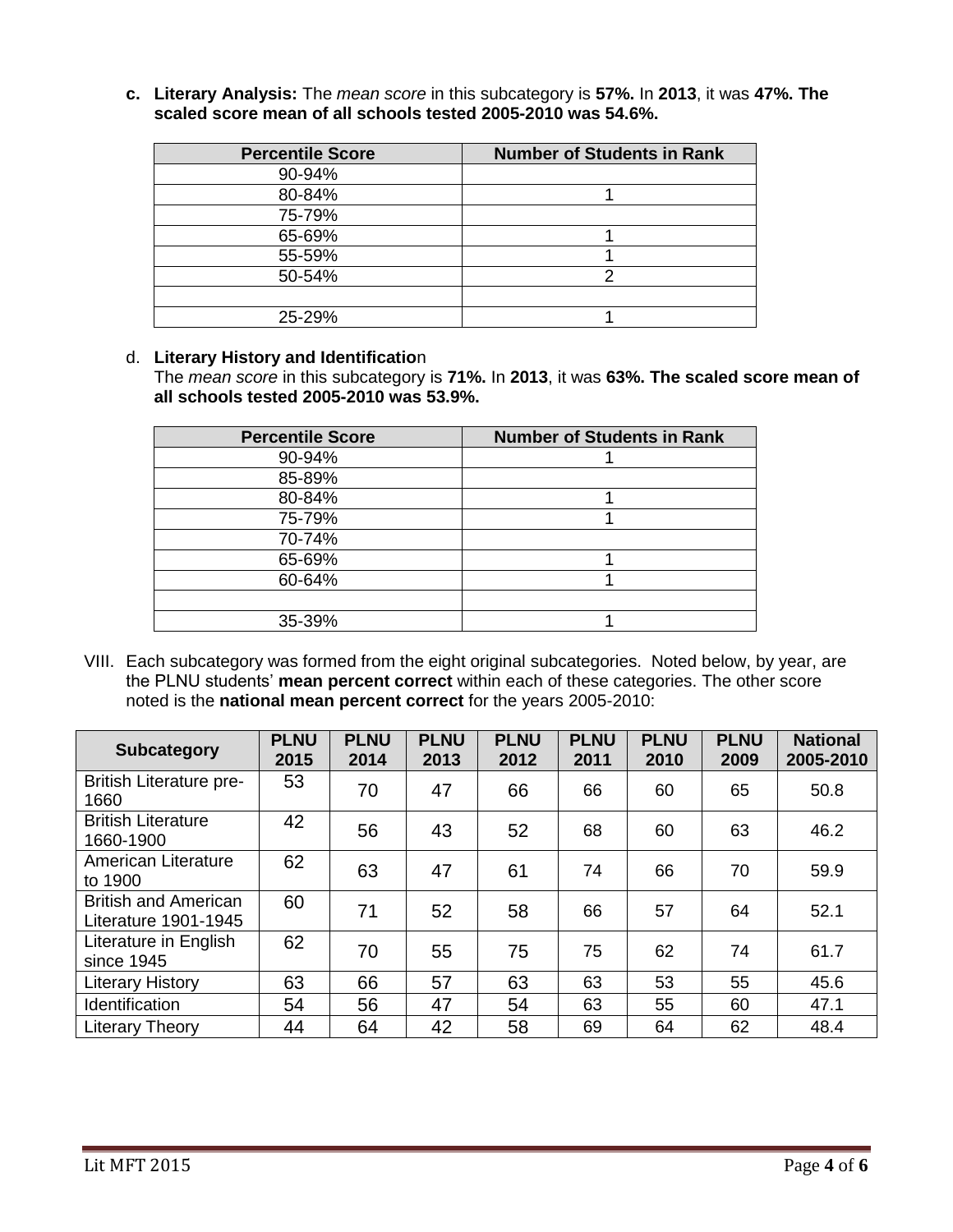IX. Scores are noted below by concentration: Literature (LTLT) and Lit-English Education (LTEE)

| <b>LTLT Majors Finding</b> | <b>Total</b><br><b>Score</b> | <b>Subscore 1</b><br>Lit 1900 &<br><b>Earlier</b> | Subscore 2<br>Lit 1901 later | Subscore 3<br><b>Lit Analysis</b> | Subscore 4<br>Lit Hist/ID |
|----------------------------|------------------------------|---------------------------------------------------|------------------------------|-----------------------------------|---------------------------|
|                            | 175                          | 71                                                | 79                           | 69                                | 84                        |
| 3                          | 161                          | 53                                                | 76                           | 59                                | 63                        |
| 4                          | 158                          | 53                                                | 69                           | 54                                | 66                        |
|                            |                              |                                                   |                              |                                   |                           |
|                            |                              |                                                   |                              |                                   |                           |
| <b>LTEE Majors Finding</b> | <b>Total</b><br><b>Score</b> | Subscore 1<br>Lit 1900 &<br><b>Earlier</b>        | Subscore 2<br>Lit 1901 later | Subscore 3<br><b>Lit Analysis</b> | Subscore 4<br>Lit Hist/ID |
| 2                          | 132                          | 28                                                | 43                           | 27                                | 38                        |
| 5                          | 161                          | 61                                                | 61                           | 51                                | 79                        |
| 6                          | 184                          | 88                                                | 71                           | 81                                | 94                        |